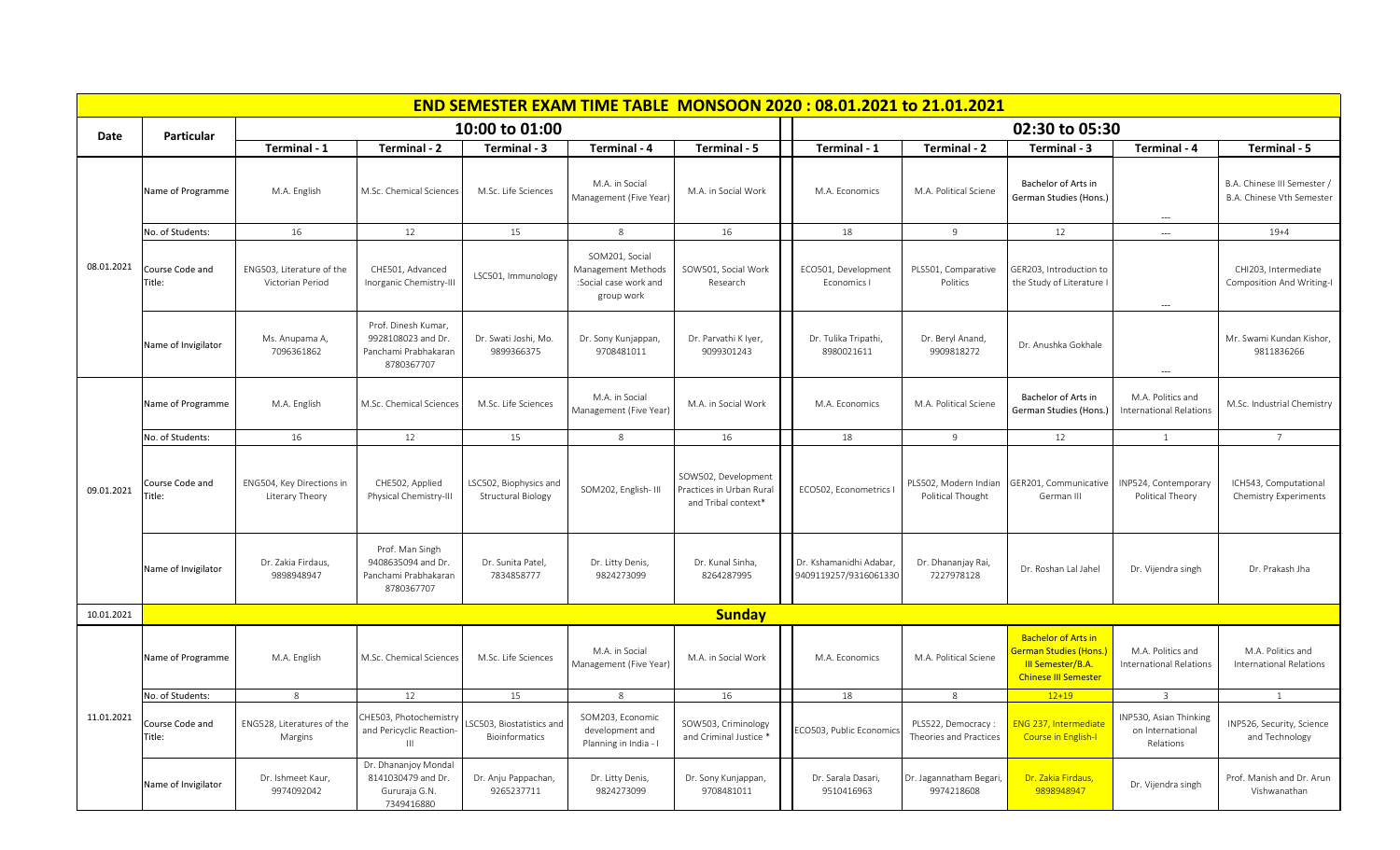|            |                           |                                                                                 |                                                                     |                                              |                                          |                                                                                     | <b>END SEMESTER EXAM TIME TABLE MONSOON 2020: 08.01.2021 to 21.01.2021</b>                           |                                                                     |                                                     |                                                        |                                               |
|------------|---------------------------|---------------------------------------------------------------------------------|---------------------------------------------------------------------|----------------------------------------------|------------------------------------------|-------------------------------------------------------------------------------------|------------------------------------------------------------------------------------------------------|---------------------------------------------------------------------|-----------------------------------------------------|--------------------------------------------------------|-----------------------------------------------|
| Date       | <b>Particular</b>         |                                                                                 |                                                                     | 10:00 to 01:00                               |                                          |                                                                                     |                                                                                                      |                                                                     | 02:30 to 05:30                                      |                                                        |                                               |
|            |                           | Terminal - 1                                                                    | Terminal - 2                                                        | Terminal - 3                                 | Terminal - 4                             | Terminal - 5                                                                        | Terminal - 1                                                                                         | Terminal - 2                                                        | Terminal - 3                                        | Terminal - 4                                           | Terminal - 5                                  |
| 12.01.2021 | Name of Programme         | M.A. English                                                                    | M.Sc. Chemical Sciences                                             | M.Sc. Life Sciences                          | M.A. in Social<br>Management (Five Year) | M.A. in Social Work                                                                 | M.A. Economics                                                                                       | M.Sc. Industrial<br>Chemistry                                       | Bachelor of Arts in<br>German Studies (Hons.)       | M.A. Politics and<br><b>International Relations</b>    | M.Sc. In Nanotechnology                       |
|            | No. of Students:          | 16                                                                              | 12                                                                  | 15                                           | 8                                        | 16                                                                                  | 18                                                                                                   |                                                                     | 12                                                  |                                                        | 13                                            |
|            | Course Code and<br>Title: | ENG529. Film Studies                                                            | CHE504, Separation<br>Techniques-III                                | LSC504, Genetics and<br>Genetic Engineering  | SOM204, Sociology of<br>Organisations    | SOW504. Social Work<br>Practices with Family<br>Child and Youth*                    | ECO521, Data Analysis<br>and Computer<br>Applications in Economics                                   | ICH542, Instrumental<br>Method of Chemical<br>Analysis              | GER202, Advanced<br>Written Expression I            | INP521, Peace and<br><b>Conflict Analysis</b>          | NSC521, Nanomaterials in<br>Energy Technology |
|            | Name of Invigilator       | Prof. Atanu Bhattacharya,<br>9227160619                                         | Dr. Dhananjoy Mondal<br>8141030479 and Dr.<br>Lenin D.V. 9346955719 | Dr. Swati Joshi, Mo.<br>9899366375           | Dr. Sudeep Basu,<br>9426803102           | Dr. Shiju Sam<br>Varughese, 9925652520<br>and Dr. Shaildendra<br>Kumar, 99098323245 | Dr. Kshamanidhi Adabar,<br>9409119257/9316061330                                                     | Dr. Raju Chowhan<br>9033936947                                      | Ms. Jaspreet Kaur Layal                             | Dr. Saurabh Sharma                                     | Dr. Manu Sharma                               |
|            | Name of Programme         | M.A. English                                                                    | M.A. Gujarati                                                       | M.Sc. Life Sciences                          | M.A. in Social<br>Management (Five Year) | M.Sc. Industrial<br>Chemistry                                                       | M.A. Political Sciene                                                                                | B.A. in German (Vth<br>Sem)                                         | M.A. Politics and<br><b>International Relations</b> | VI.Sc. In Nanotechnology                               | M.Sc. In Environmental<br>Sciences            |
|            | No. of Students:          | 8                                                                               | 9                                                                   | 15                                           | 8                                        | $\overline{7}$                                                                      | 9                                                                                                    | 22                                                                  | - 5                                                 | $\overline{4}$                                         | 12                                            |
| 13.01.2021 | Course Code and<br>Title: | ENG530, Literary<br>Historiography                                              | GUJ501, સાહિત્યસ્વરૂપ<br>નાટક                                       | LSC505, Ecological<br>Principles             | SOM205, Introduction<br>to Psychology    | ICH501, Introduction to<br>Polymer Materials                                        | PLS523, Conflicts in South<br>Asia                                                                   | GER301, Introduction to<br>the Study of Literature II               | INP528, Strategic<br>Thinkers                       | NSC523, Semiconductor<br>Materials and<br>Applications | ESD501, Environmental<br>Biotechnology        |
|            | Name of Invigilator       | Dr. Dhara Chotai,<br>9879557728                                                 | Dr. Ajaysinh Chauhan,<br>9879232989                                 | Dr. Anju Pappachan,<br>9265237711            | Dr. Roja Lakshmi,<br>8866760067          | Prof. Prakash C Jha,<br>8866823510                                                  | Dr. Beryl Anand,<br>9909818272                                                                       | Dr. Anushkla Gokhale                                                | Mr. T K Singh                                       | Prof. Indrani Banerjee                                 | Dr. Hiranmai Yadav                            |
| 14.01.2021 |                           |                                                                                 |                                                                     |                                              |                                          | <b>HOLIDAY</b>                                                                      |                                                                                                      |                                                                     |                                                     |                                                        |                                               |
|            | Name of Programme         | M.A. in Sociology                                                               | M.A. Gujarati                                                       | M.Sc. Life Sciences                          | $\overline{\phantom{a}}$                 | M.Sc. Industrial<br>Chemistry                                                       | B.A. in German (Vth Sem)                                                                             | M.A. Politics and<br><b>International Relations</b>                 | $\overline{\phantom{a}}$                            | M.Sc. In Nanotechnology                                | M.Sc. In Environmental<br>Sciences            |
|            | No. of Students:          |                                                                                 | 9                                                                   | 15                                           | $\overline{\phantom{a}}$                 |                                                                                     | 22                                                                                                   |                                                                     | $\overline{\phantom{a}}$                            | 13                                                     | 12                                            |
| 15.01.2021 | Course Code and<br>Title: | SOC501, Social Stratification<br>and Mobility                                   | GUJ502, અર્વાચીન<br>ગુજરાતી કાવ્યસાહિત્ય                            | LSC523, Concept of<br><b>Systems Biology</b> | $\hspace{0.05cm} \ldots$                 | ICH502, Energy and<br><b>Environmental Chemistry</b>                                | GER 322, Life in German<br>speaking countries,<br>Elements of History,<br>Culture and Civilization I | INP531, Introduction to<br>Non-Traditional Security<br>Studies      | $\sim$                                              | NSC527, Nanocarriers<br>for Drug and Gene<br>Delivery  | ESD502, Environmental<br>Nanotechnology       |
|            | Name of Invigilator       | Dr. Madhumita Biswal,<br>9925759195                                             | Dr. Rajesh Makwana,<br>9824426562                                   | Dr. Rajesh Vasita,<br>9708685061             |                                          | Dr. E. Begari,<br>9633936947                                                        | Dr. Roshan Lal Jahel                                                                                 | Dr. Kishore Jose                                                    |                                                     | Dr. Umesh Kumar                                        | Dr. Bhawana Pathak,<br>8980095357             |
|            | Name of Programme         | M.A. in Sociology                                                               | M.A. Gujarati                                                       | B.Voc                                        | M.Sc. Industrial<br>Chemistry            | Master of Library and<br>Information Science                                        | B.A. in German (Vth Sem)                                                                             | M.A. Politics and<br><b>International Relations</b>                 | M.A. Politics and<br><b>International Relations</b> | M.Sc. In Nanotechnology                                | M.Sc. In Environmental<br>Sciences            |
|            | No. of Students:          | 1                                                                               | 9                                                                   | 2                                            | 7                                        | $\overline{4}$                                                                      | 22                                                                                                   | 6                                                                   |                                                     | 13                                                     | 12                                            |
| 16.01.2021 | Course Code and<br>Title: | SOC502, Understanding<br>Indian Society:<br>Contemporary Social<br>Processes II | GUJ511, સાહિત્ય અને<br>સમાજ                                         | MC511, Medicinal<br>Chemistry-II             | ICH503, Molecular<br>Spectroscopy        | LIS501, Research<br>Methodology                                                     | GER321 German for<br>Specific Purpose                                                                | INP529, United Nations:<br>Conflicts, Diplomacy and<br>Intervention | INP522, Global<br>Governance                        | NSC526, Basics of<br>Nanomedicine                      | ESD503,Eco-technology                         |
|            | Name of Invigilator       | Dr. Sudarshan Papanna,<br>9825451401                                            | Dr. Ajaysinh Chauhan,<br>9879232989                                 | Dr. Hitesh Kulhari                           | Dr. Raju Chowhan,<br>9033936947          | Dr. Rashmi Kumbar<br>9825600176                                                     | Ms. Jaspreet Kaur Layal                                                                              | Ms. Eva Loreng                                                      | Dr. Manasi Singh                                    | Dr. Hitesh Kulhari                                     | Dr. Dheeraj Rathore                           |
| 17.01.2021 |                           |                                                                                 |                                                                     |                                              |                                          | <b>Sunday</b>                                                                       |                                                                                                      |                                                                     |                                                     |                                                        |                                               |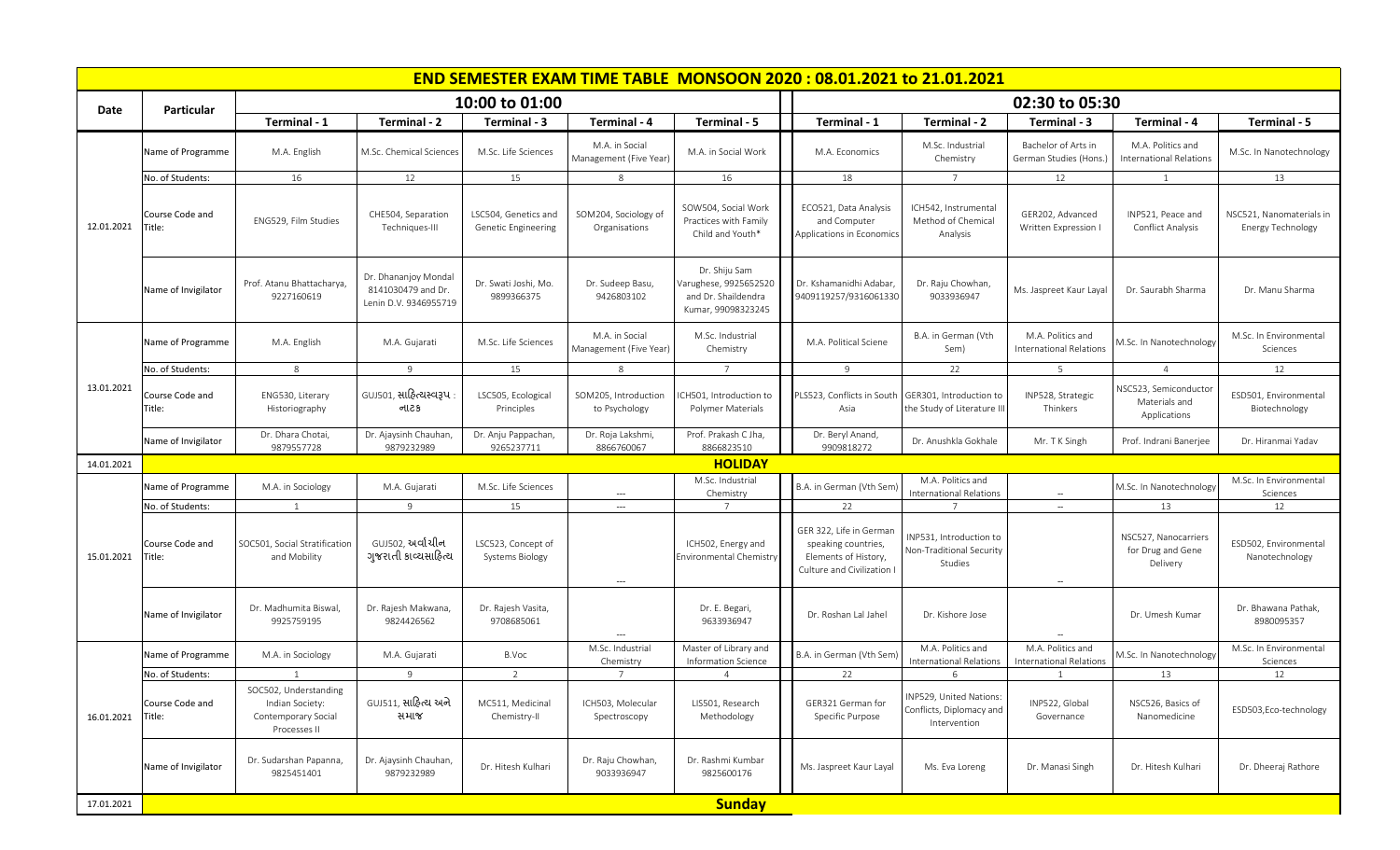|            |                           |                                                 |                                                                                                            |                                                                                     |                                                                | <b>END SEMESTER EXAM TIME TABLE MONSOON 2020: 08.01.2021 to 21.01.2021</b> |                                            |                                                 |                                                                                          |                                                          |                                                        |  |  |  |
|------------|---------------------------|-------------------------------------------------|------------------------------------------------------------------------------------------------------------|-------------------------------------------------------------------------------------|----------------------------------------------------------------|----------------------------------------------------------------------------|--------------------------------------------|-------------------------------------------------|------------------------------------------------------------------------------------------|----------------------------------------------------------|--------------------------------------------------------|--|--|--|
|            |                           |                                                 |                                                                                                            | 10:00 to 01:00                                                                      |                                                                |                                                                            | 02:30 to 05:30                             |                                                 |                                                                                          |                                                          |                                                        |  |  |  |
| Date       | Particular                | Terminal - 1                                    | Terminal - 2                                                                                               | Terminal - 3                                                                        | Terminal - 4                                                   | Terminal - 5                                                               | Terminal - 1                               | Terminal - 2                                    | Terminal - 3                                                                             | Terminal - 4                                             | Terminal - 5                                           |  |  |  |
|            | Name of Programme         | M.A. in Sociology                               | M.A. Gujarati                                                                                              | B.Voc                                                                               | M.Sc. Industrial<br>Chemistry                                  | M.Ed.                                                                      | B.A. in German (Vth Sem)                   | M.A. Hindi                                      | M.A. Politics and<br><b>International Relations</b>                                      | M.Sc. In Environmental<br>Sciences                       | B.A. Chinese III Semester<br>B.A. Chinese Vth Semester |  |  |  |
|            | No. of Students:          | $\mathbf{1}$                                    | 9                                                                                                          | 2                                                                                   | $\overline{4}$                                                 | $\overline{4}$                                                             | 22                                         | $\mathbf{1}$                                    | 8                                                                                        | 12                                                       | $19 + 13$                                              |  |  |  |
| 18.01.2021 | Course Code and<br>'itle: | SOC503, Sociology of<br>Development             | GUJ513, ભારતીય સાહિત્ય                                                                                     | MC512, Advance<br><b>Analytical Chemistry-III</b>                                   | ICH523, Molecular<br>Modelling-I                               | CC08, Policy<br>Perspectives and<br>Education                              | GER303, Introduction to<br>Translation I   | HIN501 , भाषा विज्ञान<br>और हिन्दी भाषा         | INP541, Introduction to<br>Research Methodology<br>and Field Work                        | ESD504, Climate Change<br>and its mitigation<br>Measures | CHI201, Intermediate<br>Chinese-I                      |  |  |  |
|            | Name of Invigilator       | Dr. Khaikholen Haokip,<br>9662454238            | Dr. Rajesh Makwana,<br>9824426562                                                                          | Dr. Raju Chowhan,<br>9033936947                                                     | Prof. Prakash C Jha,<br>8866823510, Dr. E<br>Begari 9623171225 | Dr. Shamin Aara,<br>9584128899                                             | Dr. Vinai Kumar                            | Dr. Pramod Kumar<br>Tiwari, 9868097199          | Dr. Arun Vishwanathan<br>and Dr. Vijendra Singh                                          | Dr. Rina Kumari                                          | Mr. Prabhat Kumar and<br>Priyanka Ashok Dhargave       |  |  |  |
|            | Name of Programme         | M.A. in Sociology                               | B.Voc                                                                                                      | Master of Library and<br>Information Science                                        | M.Sc. Industrial<br>Chemistry                                  | M.Ed.                                                                      | M.A. Hindi                                 | B.A. in Chinese (Vth Sem)                       | M.A. Politics and<br>nternational Relations<br>M.A Politics and<br>Science, M.A. Chinese | M.Sc. In Environmental<br>Sciences                       | M.Sc. In Nanotechnology                                |  |  |  |
|            | No. of Students:          | 1                                               | 2                                                                                                          | $\overline{4}$                                                                      | $\overline{3}$                                                 | $\overline{4}$                                                             | 1                                          | 24                                              | $7 + 1 + 6$                                                                              | $\overline{4}$                                           | 13                                                     |  |  |  |
| 19.01.2021 | Course Code and<br>Title: | SOC522, Entrepreneurship<br>and Development     | MC513, Pharmacology-I                                                                                      | LIS502, Digital Libraries<br>(Theory)                                               | ICH525, Medicinal<br>Chemistry-I                               | CC09, Inclusive Educatior                                                  | <b>HIN502</b><br>अस्मितामूलक<br>साहित्य    | CHI301, ADVANCED<br>CHINESE - I                 | <b>INP527, National</b><br>Security                                                      | ESD521, Environment<br>Management                        | NSC562, Nano Fabrication<br>and Nanotechnologies       |  |  |  |
|            | Name of Invigilator       | Dr. Jayashree Ambewadikar,<br>8000220207        | Dr. Eeshwaraiah<br>9623171225                                                                              | Dr. Minaxi Parmar,<br>8140063298                                                    | Prof. Prakash C Jha,<br>8866823510, Dr. E<br>Begari 9623171225 | Dr. Vijaya Lakshmi,<br>9427401842                                          | Dr. Pramod Kumar Tiwari,<br>9868097199     | Mr. Prabhat Kumar                               | Prof. S.K. Jha and Dr. N<br>M Singh                                                      | Dr. Paulami Sahu                                         | Dr. Charu Lata Dubey                                   |  |  |  |
|            | Name of Programme         | B.Voc                                           | M.Sc. Industrial<br>Chemistry                                                                              | Master of Library and<br><b>Information Science</b>                                 | M.Ed.                                                          | M.A. Chinese                                                               | M.A. Hindi                                 | B.A. in Chinese (Vth Sem                        |                                                                                          | M.Sc. In Environmental<br>Sciences                       |                                                        |  |  |  |
|            | No. of Students:          | 2                                               | $\overline{7}$                                                                                             | $\overline{4}$                                                                      | $\overline{4}$                                                 | $6\,$                                                                      |                                            | 24                                              | $\overline{\phantom{a}}$                                                                 | 8                                                        |                                                        |  |  |  |
| 20.01.2021 | Course Code and<br>ïtle:  | MC514, Introduction to<br>Drug Delivery Systems | ICH541 Inorganic<br>Chemistry Experiments                                                                  | LIS503, Web<br>Technologies in<br>Information<br>Management "(Theory<br>& Practice) | ESS01B, Designing and<br>Developing Instructional<br>Materials | CHI501,<br>CONTEMPORARY<br>CHINESE LITERATURE-I                            | HIN521 , हि <b>न्दी</b><br>नाटक एवं रंगमंच | <b>CHI321, INTRODUCTION</b><br>TO TRANSLATION I |                                                                                          | ESD522, Renewable<br><b>Energy Resources</b>             |                                                        |  |  |  |
|            | Name of Invigilator       | Dr. Eeshwaraiah 9623171225                      | Prof. Prakash C Jha,<br>8866823510                                                                         | Dr. Minaxi Parmar,<br>8140063298                                                    | Dr. Shilpa Popat,<br>9909100485                                | Mr. Nishant Kumar,<br>8789620417                                           | Dr. Gajendra Kumar<br>Meena, 7567997700    | Mr. Prashant Kaushik,<br>9899589582             | $\sim$                                                                                   | Dr. Paulami Sahu                                         |                                                        |  |  |  |
|            | Name of Programme         | Master of Library and<br>Information Science    | B.A. Chinese III / B.A.<br><b>Chinese V Semester</b><br>B.A. German III / B.A.<br><b>German V Semester</b> | M.Ed.                                                                               | M.A. in Social<br>Management (Five Year)                       | M.A. Chinese                                                               | M.A. Hindi                                 | B.A. in Chinese (Vth Sem)                       | $\sim$                                                                                   | $\sim$                                                   |                                                        |  |  |  |
|            | No. of Students:          | $\overline{4}$                                  | $19+2+12+2$                                                                                                | $\overline{4}$                                                                      | 8 <sup>°</sup>                                                 | 6                                                                          | <sup>1</sup>                               | 24                                              | $\sim$                                                                                   | $\sim$                                                   | $\sim$                                                 |  |  |  |